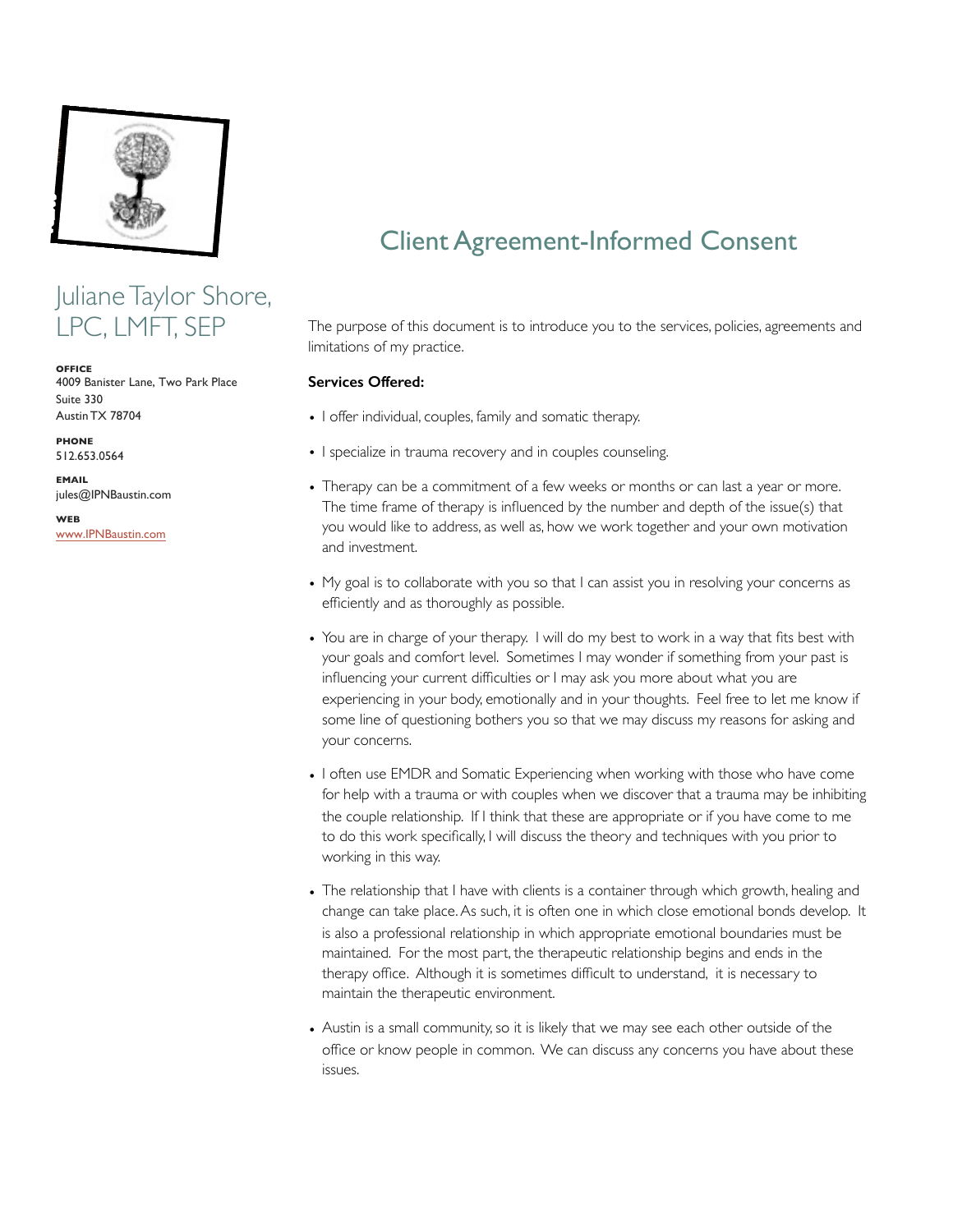

Juliane Taylor Shore, LPC, LMFT, SEP

**OFFICE** 4009 Banister Lane, Two Park Place Suite 330 Austin TX 78704

**PHONE** 512.653.0564

**EMAIL** jules@IPNBaustin.com

**WEB** www.IPNBaustin.com

#### **Confidentiality:**

- Texas state law and the ethics of my profession require that anything you say in the context of our therapeutic relationship remain confidential.
- The Privacy Notice explains the times and situations which the law requires me to break some portion of our confidentiality.
- I participate in professional consultation and supervision groups. At times we discuss specific cases. I protect my clients confidentiality at those times by concealing their identity. For example, I do not use names, professions or other identifying information.
- I require written authorization from you, outside of the times required by law or through supervision or consultation, to discuss with anyone or disclose in any way your personal information. This includes speaking with other doctors, such as a psychiatrist, your family members, lawyers or insurance professionals.

#### **Risks of Therapy:**

- Most risks, when experienced, are direct consequences of positive therapeutic movement.
- Clients sometimes experience a deterioration in emotional and psychological stability. This often occurs at the beginning of therapy, but may occur at any point, often brought on by an awareness of previously unconscious, emotionally laden material.
- Relationships are often affected as a result of therapy. Significant relationships will often experience varying degrees of tension. This is most prevalent in family relationships, but may extend beyond into one's social and professional life.
- When people engage in somatic healing from trauma they sometimes experience somatic symptoms such as feeling "fuzzy" mentally or feeling vibrations or slight trembling. This usually occurs during the session or immediately afterwards and should end shortly.

## **Appointments & Cancelations:**

- I offer 1/2 hour no charge consultation via phone or in person prior to engaging in the therapeutic relationship..
- Research shows that people have the greatest therapeutic gains by coming to therapy weekly. However, for fiscal reasons or time constraints some people prefer to work every other week. I am comfortable with both formats. It is also not unusual for people to move to monthly or per required need sessions toward the end of their therapy.
- Appointments are 55 minutes in length. All appointments end five minutes prior to the end of the hour. (For example, if you appointment time is 10-11 am it will end at 10:55 am. If your appointment is scheduled from 10-11:30 am, your appointment will end at 11:25 am.)
- Appointments can be scheduled via phone, email or in person. Some clients prefer a regular weekly appointment. Others prefer to be able to shift their appointment time from week to week. Both options are available.